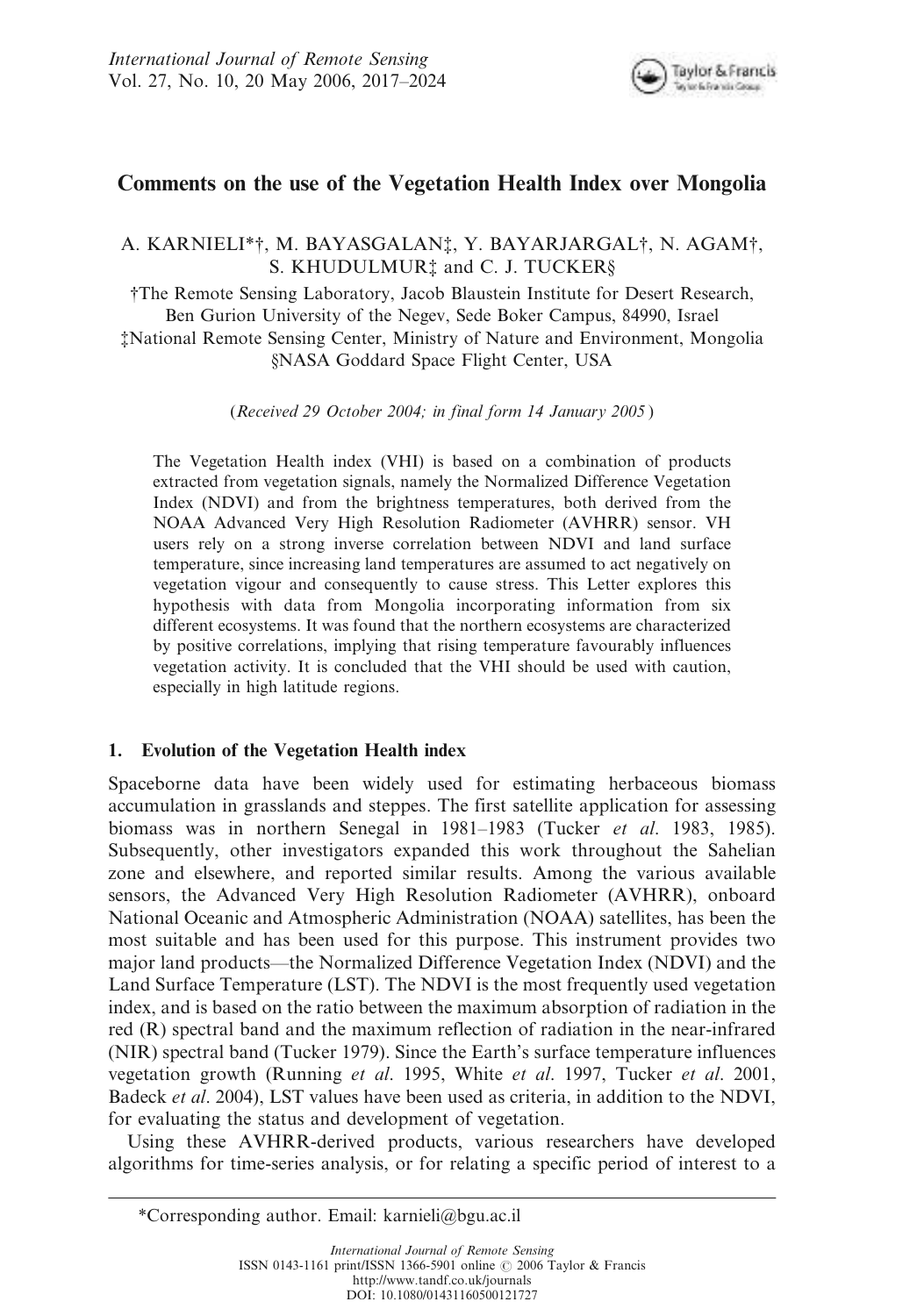long-term statistic, e.g. the NDVI Anomaly Index (Liu and Negron-Juarez 2001) and the Standardized Vegetation Index (Anyamba *et al*. 2001, Peters *et al*. 2002). Following this approach, Kogan (1995) has suggested the Vegetation Condition Index (VCI):

$$
VCI = \frac{(NDVI - NDVI_{min})}{(NDVI_{max} - NDVI_{min})}
$$
(1)

This equation relates the NDVI of the composite period of interest (which can be a week, dekad, month, or a year) to the long-term minimum NDVI (NDVI $_{\text{min}}$ ), normalized by the range of NDVI values calculated from the long-term record of the same composite period. The VCI values range from 0 to 1, the low values representing stressed vegetation conditions, middle values representing fair conditions, and high values representing optimal or above-normal conditions.

On the presumption that the LST provides additional information about vegetation condition, Kogan (1995) adapted the VCI normalization approach to LST and developed the Temperature Condition Index (TCI):

$$
TCI = \frac{(BT_{\text{max}} - BT)}{(BT_{\text{max}} - BT_{\text{min}})}
$$
(2)

where BT represents the brightness temperature derived from the AVHRR band 4. Note that, in order to apply the TCI for determining temperature-related vegetation stress, it was formulated in reverse ratio to the VCI, based on the hypothesis that the higher the temperature, the worse the conditions for vegetation. Consequently, low TCI values (close to 0) indicate harsh weather conditions (due to high temperatures), relative to the composite period, middle values reflect fair conditions, and high values (close to 1) reflect mostly favourable conditions.

Several authors have used the combined responses of reflected (e.g. NDVI, VCI) and thermal (e.g. LST, brightness temperature) products of the NOAA-AVHRR to provide a more ecological and physical interpretation of remotely sensed data for examining vegetation conditions (e.g. Gutman 1990, McVicar and Jupp 1998, Karnieli & Dall'olmo 03). This innovative approach assumes a strongly negative correlation between NDVI and LST, due to an increase in evaporation along with a decrease in soil moisture, caused by higher temperatures, resulting in a decline in the vegetation cover (Nemani and Running 1989, Lambin and Ehrlich 1996). For example, McVicar and Bierwith (2001) use the ratio of LST and NDVI (LST/NDVI) to provide a rapid means of assessing drought conditions.

Following the above-mentioned hypothesis, Kogan (1995) proposed another index, the Vegetation Health Index (VHI), which is an additive combination of VCI and TCI:

$$
VHI = \alpha VCI + (1 - \alpha) TCI
$$
 (3)

where  $\alpha$  is the relative contribution of VCI and TCI in the VHI. In most published analyses,  $\alpha$  has been assigned a value of 0.5, assuming an even contribution from both elements in the combined index, due to the lack of more accurate information (Kogan 2000). The VHI has been applied for different applications, such as drought detection, drought severity and duration, early drought warning (Seiler *et al*. 1998),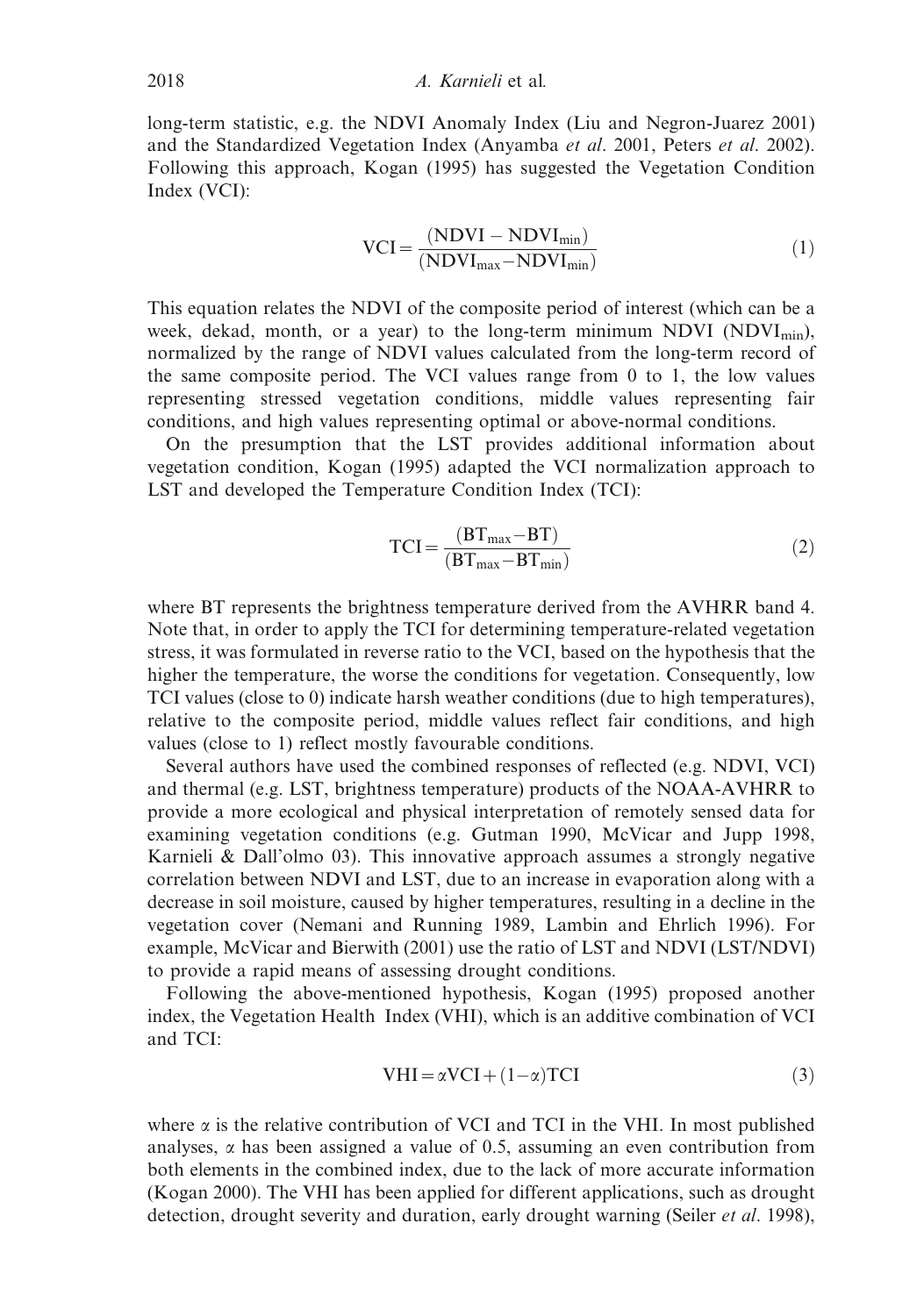crop yield and production during the growing season (Unganai and Kogan 1998), vegetation density and biomass estimation (Gitelson *et al*. 1998), assessment of irrigated areas (Boken *et al*. 2004), and estimation of excessive wetness (in contrast to drought) (Unganai and Kogan 1998). These applications have been demonstrated in various scales—global (Kogan 1997, 2000), regional (Liu and Kogan 1996), and national (Seiler *et al*. 1998)—in many parts of the world.

Recently, Kogan *et al*. (2004) dealt with applying the VHI for drought detection and derivation of pastoral biomass in Mongolia. The VCI, TCI and VHI were computed from the long-term NOAA Global Vegetation Index (GVI) dataset for the period 1985–2000, in  $16 \text{ km} \times 16 \text{ km}$  resolution (Kidwell 1997). Due to a lack of more accurate information on the influence of VCI and TCI on the VHI in Mongolia, the  $\alpha$  coefficient of the VHI equation was fixed at 0.5. Spatial results of the VH, for the three relevant years, from the Gobi desert in the south  $(41^{\circ} N)$ , to north of the Lake Baykal in Siberia  $(56°\text{ N})$ , are presented (Kogan *et al.* 2004).

The prime objective of the current Letter is to investigate the VHI-based hypothesis that increasing temperatures act negatively on vegetation vigour and consequently cause stress. The territory of Mongolia (about  $1.5$  million km<sup>2</sup>) can serve as a good example for such research, as this country is located in the cold desert belt of central-east Asia. Mongolia is characterized by mostly natural vegetation, without anthropogenic influences, such as urban heat islands, industry, agricultural crops, etc. The north–south transect across the country is relatively short (ca 1000 km), but covers six different ecosystems, namely Taiga, High Mountains, Forest Steppe, Steppe, Desert Steppe, and Desert, from the north southwards (figure 1). Mean annual temperature increases gradually from  $-7^{\circ}\text{C}$  in the north to  $7^{\circ}$ C in the south, while mean annual precipitation ranges from less than 75 mm in the south to more than 350 mm in the north.

#### 2. Dataset and methodology

The Pathfinder AVHRR Land (PAL) NDVI and brightness temperatures, in bands 4 and 5, were used in this study. Data are composed of monthly maximum values, with an 8 km spatial resolution, in geographical (lat/long) projection, spanning a period from 1981 to 1999. The PAL dataset was generated from the NOAA satellites



Figure 1. Ecosystem map of Mongolia.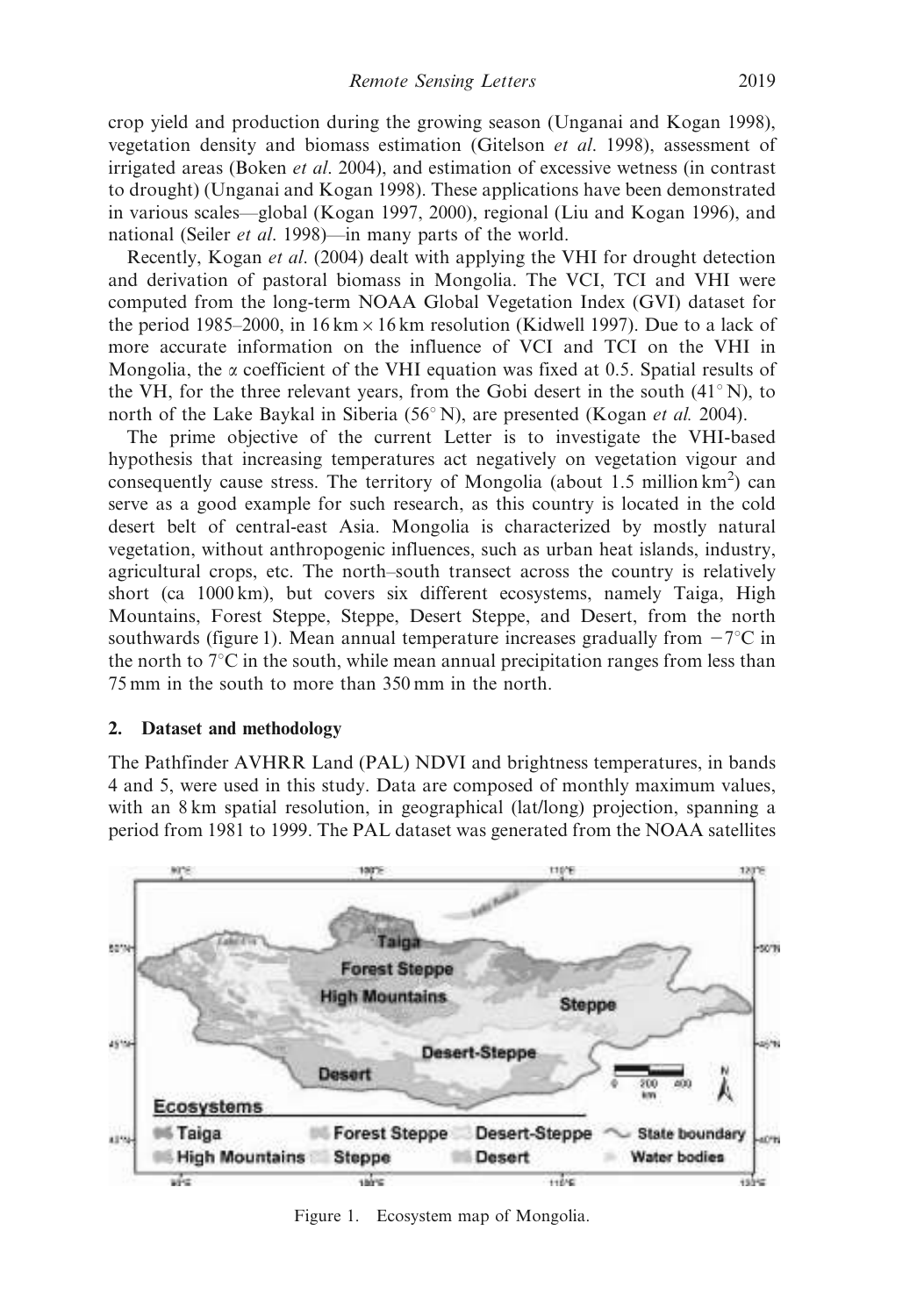7, 9, 11 and 14 (Agbu and James 1994) and was obtained from the Goddard Space Flight Center (GSFC) Distributed Active Archive Center (DAAC).

NDVI values were extracted directly from the PAL archive. LST values were computed from the brightness temperatures in the thermal bands, by a split-window algorithm (Price 1984) of the form:

$$
LST = BT_4 + A(BT_4 - BT_5) + B(\varepsilon)
$$
\n<sup>(4)</sup>

where  $BT_4$  and  $BT_5$  are brightness temperatures in bands 4 and 5, respectively, A  $(=2.63)$  is a coefficient related to atmospheric transmittance, being dependent on the atmosphere type, and  $B(\varepsilon)=1.27$  is the emissivity effect, which depends on both the channel surface emissivities ( $\varepsilon_4$  and  $\varepsilon_5$ ) and atmosphere type. Price (1984) assumed that the emissivity of most of the land surface and vegetation cover is equal to 0.96, so this value was used in the current research.

#### 3. Analysis, results, and discussion

Scatterplots of the NDVI vs the LST values are presented in figure 2. Linear regression analysis of the entire dataset reveals a significant  $(F<0.001)$  inverse relationship between NDVI and LST. This trend is well documented on regional and continental scales (e.g. Nemani *et al*. 1993). However, the regression results of the six separated distinct clusters, representing the six different ecosystems, reveal a different situation. Individual regression analysis results of these clusters reveal negative relationships between NDVI and LST for the southern ecosystems (Desert, Desert Steppe, and Steppe); a flat relationship for the Forest Steppe ecosystem; and positive relationships for the northern ecosystems (High Mountains and Taiga). Note that the regressions of the Taiga, Steppe and Desert Steppe were found to be statistically significant  $(F<0.05)$ . Gradual transition from the most negative (Desert), to the most positive (Taiga), relationships can be observed. A time series



Figure 2. Scatterplot of LST against the NDVI. Note an overall significant negative relation between the two variables. When examining each ecosystem separately, the northern ecosystems are characterized by a positive trend.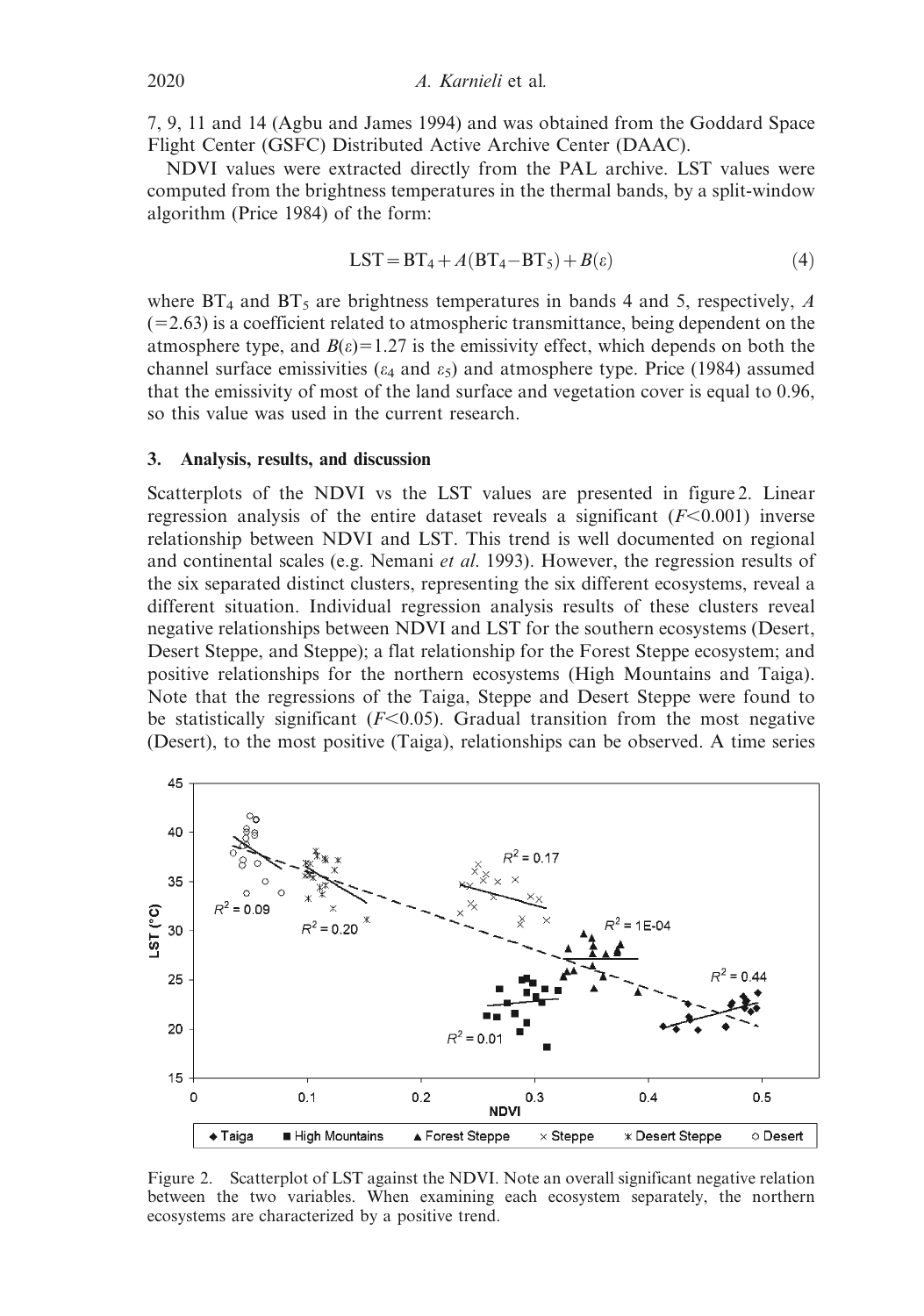of NDVI and LST values for the Desert Steppe ecosystem, as representative of outof-phase relationships, is presented in figure  $3(a)$ . A mirror reflection of the two trends can be seen. By contrast, the two variables progress almost in-phase along the study period in the Taiga ecosystem (figure 3(*b*)).

These results are consistent with previous observations showing a substantial change in the correlation slopes between NDVI and LST (e.g. Lambin and Ehrlich 1996, Tateishi and Ebata 2004). Low latitude regions of the Northern Hemisphere are characterized by negative correlations, as water is the main limiting factor for vegetation growth. On the other hand, mid and high latitude regions, where energy is the major limiting factor for vegetation development, are characterized by a positive correlation, implying that rising temperatures favourably influence



Figure 3. Time series of NDVI and LST values for the (*a*) Desert Steppe ecosystem, and (*b*) Taiga ecosystem. Note the out-of-phase and in-phase relationships in (*a*) and (*b*), respectively.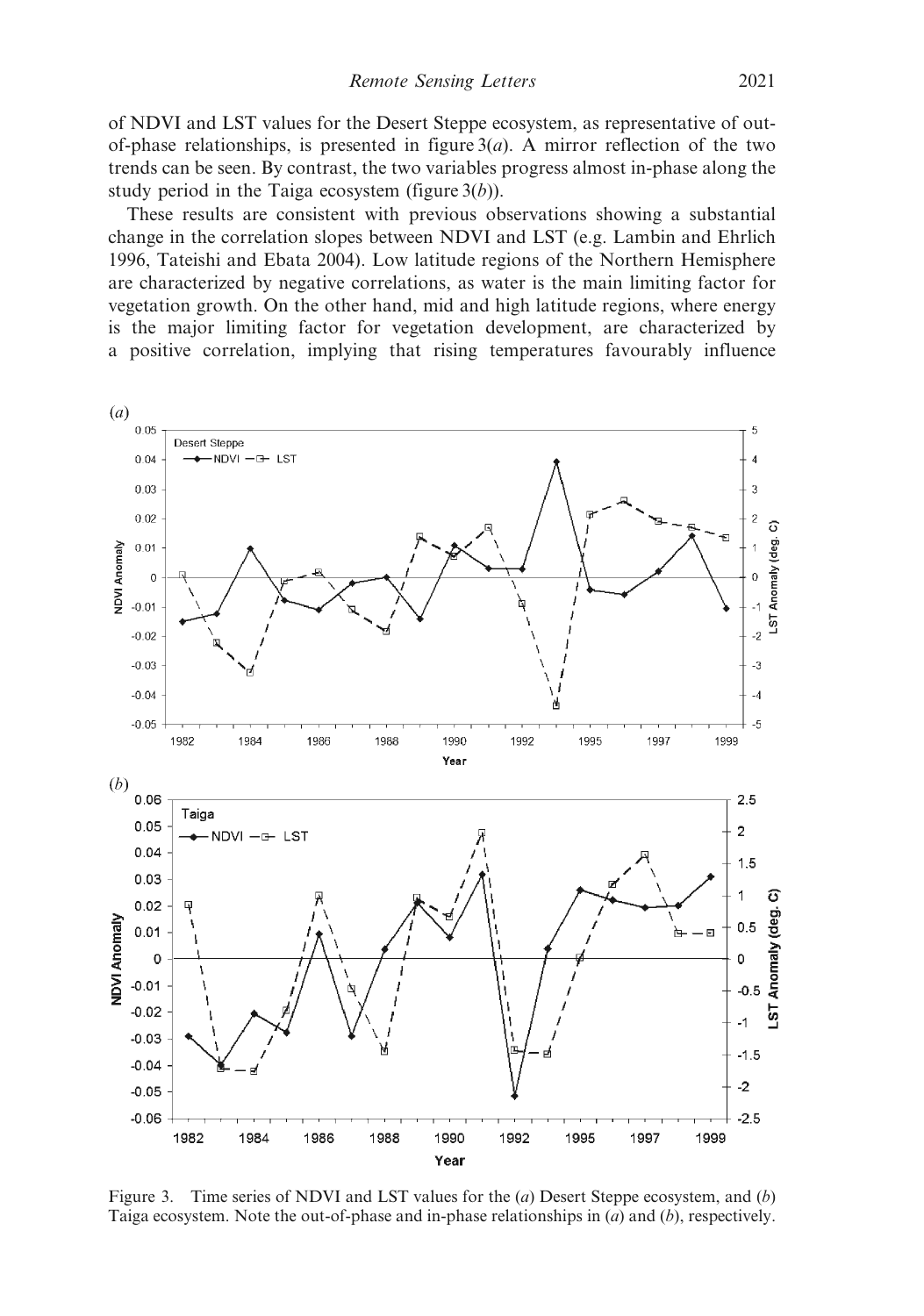vegetation activity. Temperature is the main driver of many biological processes, namely chemical (enzyme-catalysed) reactions, which usually increase plant maturation (Badeck *et al*. 2004). Mongolia, located in the cold desert belt of central-east Asia, exhibits along a relatively short distance, both precipitationdependent ecosystems in the south, and temperature-dependent ecosystems in the north. Therefore, the VHI cannot be applied to the entire territory.

#### **Conclusions**

This study attempted to investigate the VHI-based hypothesis that increasing temperatures act negatively on vegetation vigour and consequently cause stress. It is shown that analysis of spaceborne-derived vegetation indices, such as NDVI/LST and VHI, which are based on the NDVI and LST, requires a good understanding of the relationships between these variables in different ecosystems. Since the role of the  $\alpha$  coefficient in the VHI is to determine the individual contributions of the NDVI and the LST to the vegetation condition, it is generally expected that  $\alpha$  correlates to the slope of the regression of these two factors. As was demonstrated, however, not only does the magnitude of the slope vary across different ecosystems, its direction can be reversed. Consequently, in its present form, the VHI can be successfully applied only in the low latitudes, mainly in arid, semi-arid, and sub-humid climatic regions, where water is the main limiting factor for vegetation growth. Another physiology mechanism exists in the tropics around the Equator and in the humid regions of the high latitudes, where vegetation development is primarily limited by energy. In these regions, higher temperatures speed up plant development and, therefore, using the VHI to assess vegetation state and condition has to be undertaken with caution.

Further research should be conducted to refine the existing VHI formulation, in order to apply it to a wide range of ecosystems.

#### Acknowledgements

The authors wish to express appreciation to the United States Agency for International Development for funding this project (Grant No. TAMOU-00-C20- 010).

#### **References**

- AGBU, P.A. and JAMES, M.E., 1994, The NOAA/NASA Pathfinder AVHRR Land Data Set User's Manual. Goddard Distributed Active Archive Center, NASA, Goddard Space Flight Center, Greenbelt.
- ANYAMBA, A., TUCKER, C.J. and EASTMAN, J.R., 2001, NDVI anomaly patterns over Africa during the 1997/98 ENSO warm event. *International Journal of Remote Sensing*, 22, pp. 1847–1859.
- BADECK, F.W., BONDEAU, A., BOTTCHER, K., DOKTOR, D., LUCHT, W., SCHABER, J. and SITCH, S., 2004, Responses of spring phenology to climate change. *New Phytologist*, 162, pp. 295–309.
- BOKEN, V.K., HOOGENBOOM, G., KOGAN, F.N., HOOK, J.E., THOMAS, D.L. and HARRISON, K.A., 2004, Potential of using NOAA-AVHRR data for estimating irrigated area to help solve an inter-state water dispute. *International Journal of Remote Sensing*, 25, pp. 2277–2286.
- GITELSON, A.A., KOGAN, F., ZAKARIN, E., SPIVAK, L. and LEBED, L., 1998, Using AVHRR data for quantitative estimation of vegetation conditions: calibration and validation. *Advances in Space Research*, 22, pp. 673–676.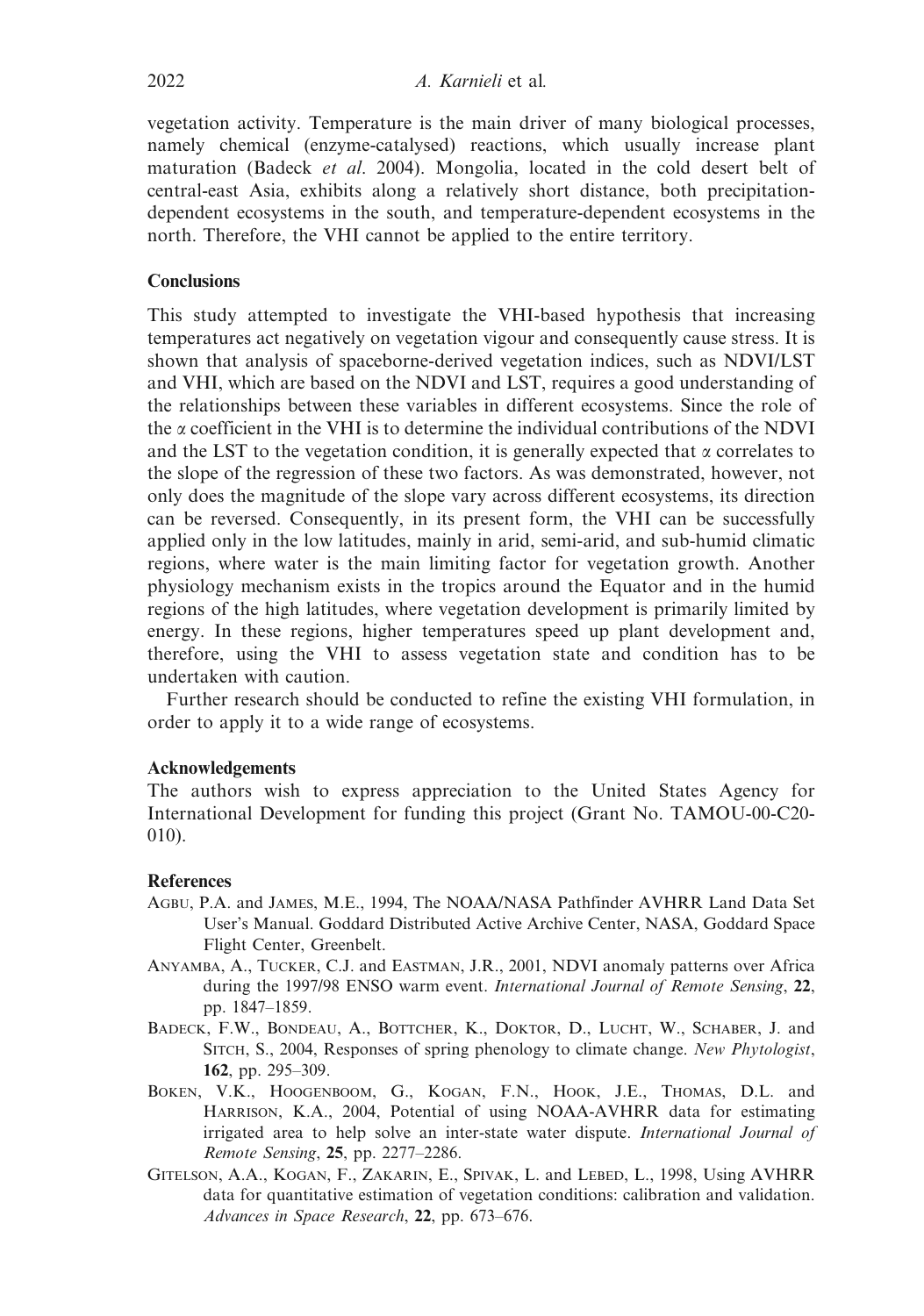- GUTMAN, G., 1990, Towards monitoring droughts from space. *Journal of Climate*, 3, pp. 282–295.
- KARNIELI, A. and G. DALL'OLMO, G., 2003, Remote sensing monitoring of desertification, phenology, and droughts. *Management of Environmental Quality: An International Journal*, 14, pp. 22–38.
- KIDWELL, K.B. (Ed.), 1997, Global Vegetation Index User's Guide. NOAA Technical Report, NOAA/NESDIS, Camp Springs, Maryland.
- KOGAN, F.N., 1995, Application of vegetation index and brightness temperature for drought detection. *Advances in Space Research*, 11, pp. 91–100.
- KOGAN, F.N., 1997, Global drought watch from space. *Bulletin of the American Meteorological Society*, 78, pp. 621–636.
- KOGAN, F.N., 2000, Satellite-observed sensitivity of world land ecosystems to El Nino/La Nina. *Remote Sensing of Environment*, 74, pp. 445–462.
- KOGAN, F., STARK, R., GITELSON, A., JARGALSAIKHAN, L., DUGRAJAV, C. and TSOOJ, S., 2004, Derivation of pasture biomass in Mongolia from AVHRR-based vegetation health indices. *International Journal of Remote Sensing*, 25, pp. 2889–2896.
- LAMBIN, E.F. and EHRLICH, D., 1996, The surface temperature–vegetation index space for land cover and land-cover change analysis. *International Journal of Remote Sensing*, 17, pp. 463–478.
- LIU, W.T. and KOGAN, F.N., 1996, Monitoring regional drought using Vegetation Condition Index. *International Journal of Remote Sensing*, 17, pp. 2761–2782.
- LIU, W.T. and NEGRON-JUAREZ, R.I., 2001, ENSO drought onset prediction in northeast Brazil using NDVI. *International Journal of Remote Sensing*, 22, pp. 3483–3501.
- MCVICAR, T.R. and JUPP, D.L.B., 1998, The current and potential operational uses of remote sensing to aid decisions on drought exceptional circumstances in Australia: a review. *Agricultural Systems*, 57, pp. 399–468.
- MCVICAR, T.R. and BIERWIRTH, P.N., 2001, Rapidly assessing the 1997 drought in Papua New Guinea using composite AVHRR imagery. *International Journal of Remote Sensing*, 22, pp. 2109–2128.
- NEMANI, R.R. and RUNNING, S.W., 1989, Estimation of regional surface resistance to evapotranspiration from NDVI and thermal-IR AVHRR data. *Journal of Applied Meteorology*, 28, pp. 276–284.
- NEMANI, R., PIERCE, L., RUNNING, S. and GOWARD, S., 1993, Developing satellite-derived estimates of surface moisture status. *Journal of Applied Meteorology*, 32, pp. 548–557.
- PETERS, A.J., WALTER-SHEA, E.A., JI, L., VINA, A., HAYES, M. and SVOBODA, M.D., 2002, Drought monitoring with NDVI-based standardized vegetation index. *Photogrammetric Engineering and Remote Sensing*, 68, pp. 71–75.
- PRICE, J.C., 1984, Land surface temperature measurements from the split window channels of the NOAA 7 Advanced Very High Resolution Radiometer. *Journal of Geophysical Research*, 89, pp. 7231–7237.
- RUNING, S.W., LOVELAND, T.R., PIERCE, L.L., NEMANI, R.R. and HUNT, E.R., 1995, A remote sensing based vegetation classification logic for global land cover analysis. *Remote Sensing of Environment*, 51, pp. 39–48.
- SEILER, R.A., KOGAN, F. and SULLIVAN, J., 1998, AVHRR-Based vegetation and temperature condition indices for drought detection in Argentina. *Advances in Space Research*, 21, pp. 481–484.
- TATEISHI, R. and EBATA, M., 2004, Analysis of phenological change during 1982–2000 Advanced Very High Resolution Radiometer (AVHRR) data. *International Journal of Remote Sensing*, 25, pp. 2287–2300.
- TUCKER, C.J., 1979, Red and photographic infrared linear combinations for monitoring vegetation. *Remote Sensing of Environment*, 8, pp. 127–150.
- TUCKER, C.J., VANPRAET, C.L., BOERWINKEL, E. and GASTON, A., 1983, Satellite remote sensing of total dry matter production in the Senegalese Sahel: 1980–1984. *Remote Sensing of Environment*, 13, pp. 461–474.